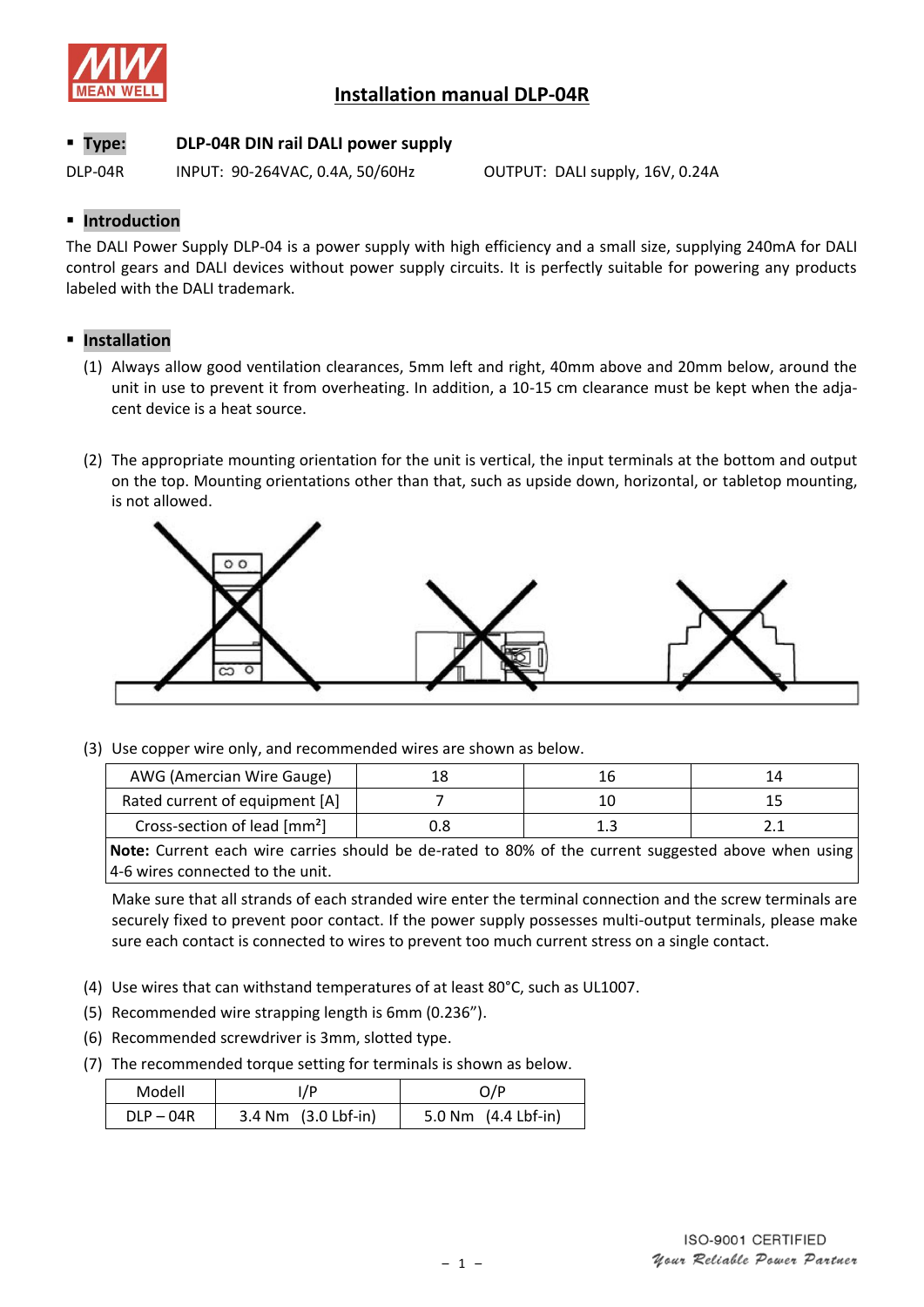

# **Installation manual DLP-04R**

## (8) Mounting Instruction:

Mount as shown in figure only, with input terminals down, or else sufficient cooling will not be possible.

Admissible DIN rail: TS35/7.5 or TS35/15

For rail fastening:



- 1. Tilt the unit slightly rearwards.
- 2. Fit the unit over top hat rail.
- 3. Slide it downward until it hits the stop.
- 4. Press against the bottom for locking.
- 5. Shake the unit slightly to check the locking action.



(9) For other information about the products, please refer to [www.meanwell.com](http://www.meanwell.com/) for details.

## **Warning / Caution !!**

"CAUTION: FOR USE IN A CONTROLLED ENVIRONMENT. REFER TO MANUAL FOR ENVIRONMENTAL CONDITION".

- (1) Risk of electrical shock and energy hazard! All models may only be installed by qualified personnel (e.g. IEC60364, VDE0100, VDE0105)! In case of malfunctions or damage, switch off the supply voltage immediately. Please do not try to fix the problem yourself! A qualified technician should examine all failures. Please do not remove the case of the power supply by yourself!
- (2) Risk of electric arcs and electric shock (danger to life). Connecting both the primary and the secondary sides together is not allowed.
- (3) Risk of burn hazard. Do not touch the unit in operation and shortly after disconnection!
- (4) Risk of fire and short circuit. The openings should be protected from foreign objects or dripping liquids.
- (5) Only install the unit in a pollution degree 2 environment (Note.1).
- (6) Please do not install the unit in places with high moisture or near the water.
- (7) The maximum operating temperature is 50°C. Please do not install the unit in places with high ambient temperature or near fire source.
- (8) Output current and output wattage must not exceed the rated value on its specification.
- (9) Disconnect system from supply voltage:

Before commencing any installation, maintenance or modification work: Disconnect your system from supply voltage. Make sure that inadvertent connection in circuit will be impossible!